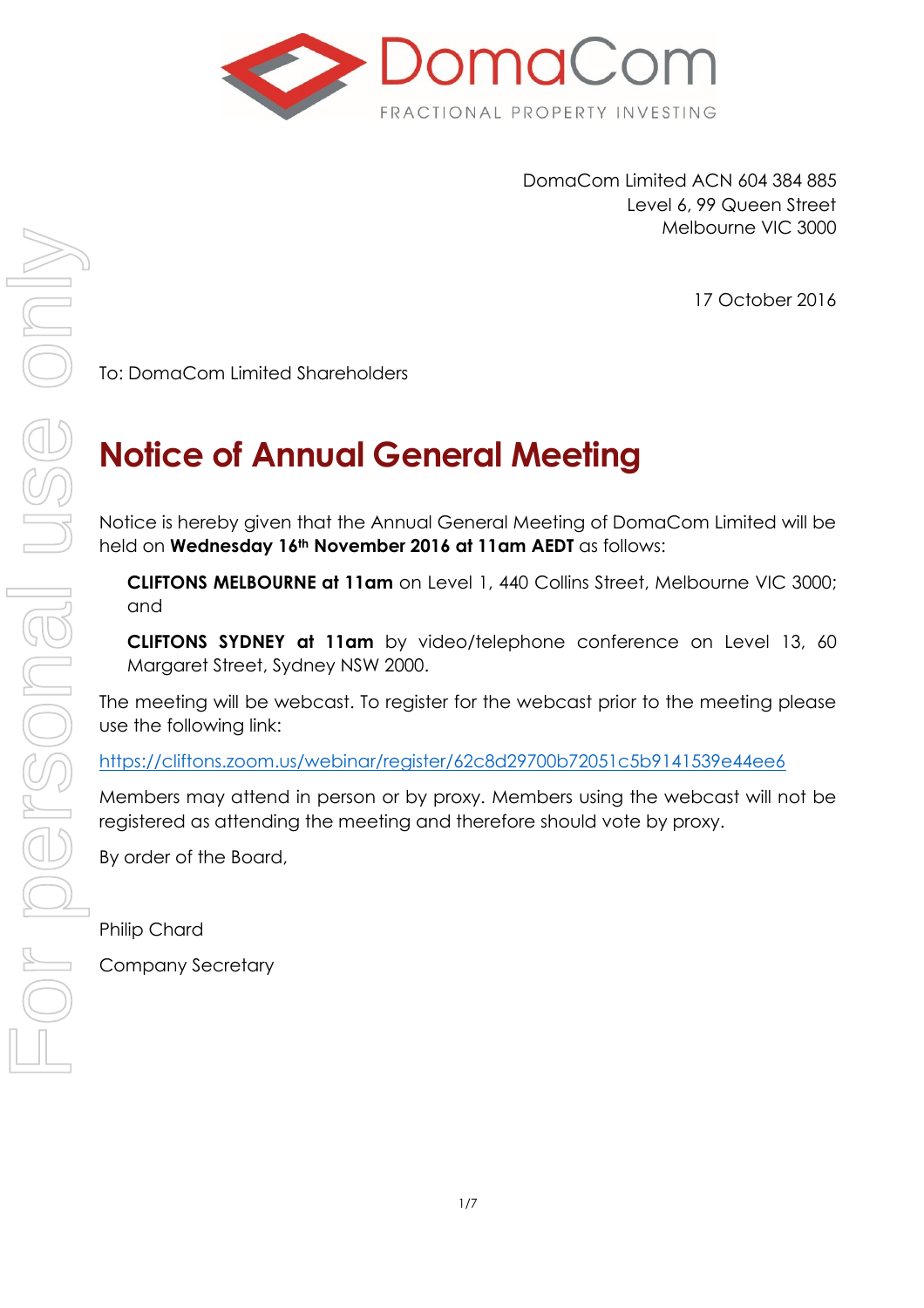### **AGENDA**

- **1. Welcome & Apologies**
- **2. Approval of Minutes of 2015 AGM & SGM**
- **3. Chairman's Address**
- **4. CEO Report**
- **5. Receipt of Reports and Financial Statements**

To receive and consider the Directors' Report and the Financial Report of DomaCom Limited for the year ended 30 June 2016 and the Auditor's Report in relation to the Financial Report.

**6. Resolutions**

# **Resolution 1 – Re-election of Mr Grahame D Evans as Director**

To consider and, if thought fit, pass the following resolution as an ordinary resolution:

*THAT Mr Grahame Evans, who retires by rotation in accordance with the Company's Constitution and is eligible for election, be re-elected as a Director of the Company.*

# **Resolution 2 – Re-election of Mr Graeme A Billings as Director**

To consider and, if thought fit, pass the following resolution as an ordinary resolution:

*THAT Mr Graeme Billings, who retires by rotation in accordance with the Company's Constitution and is eligible for election, be re-elected as a Director of the Company.*

**7. Any other business***.*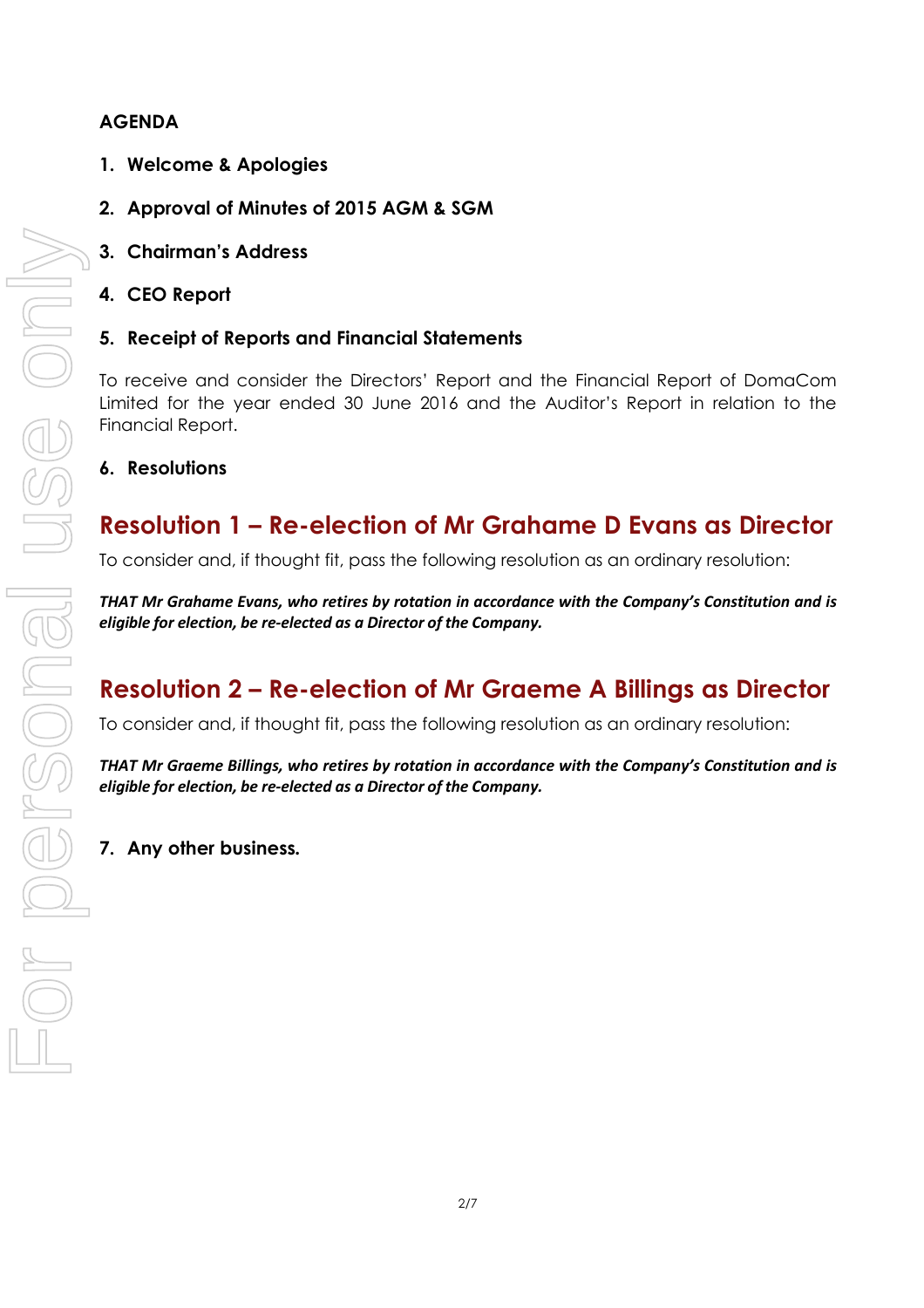### EXPLANATORY STATEMENT

This Explanatory Statement has been prepared for the information of Shareholders in relation to the business to be conducted at the Company's Annual General Meeting on Wednesday, 16 November 2016.

The purpose of this Explanatory Statement is to provide Shareholders with all information known to the Company which is material to a decision on how to vote on the Resolutions in the accompanying Notice of General Meeting.

This Explanatory Statement should be read in conjunction with the Notice of General Meeting preceding this Explanatory Statement.

If you have any questions regarding the matters set out in this Explanatory Statement or the preceding Notice of General Meeting, please contact the Company Secretary or your professional adviser.

### **Financial Statements**

The law requires Directors to lay the Financial Report, Directors' Report and Auditors' Report for the last financial year before the Annual General meeting of shareholders. A link to the 2016 DomaCom Limited Annual Report is emailed to you with this notice.

Shareholders will be provided with a reasonable opportunity to ask questions about, or make comments on, the Annual Report. The Auditors will be invited to the meeting and opportunity will be given to shareholders to ask them any questions.

### **Resolution 1: Re-election of Mr Grahame D Evans as a Director**

Mr Grahame Evans was appointed as a Non-Executive Director and Chairman of the Company on 23 February 2015.

Mr Evans has been extensively involved with the financial services industry for over 30 years.

He has held a variety of board positions including Chairman of Australian, Canadian, Singaporean & Chinese investment & advisory businesses and also as a director of Malaysian and New Zealand companies. He is a regular speaker at conferences both in Australia and overseas and holds an MBA from the prestigious Australian Graduate School of Management, voted in the top 10 management schools in the Asian region. Grahame's executive roles have included CEO Investments for Tower Australia, Managing Director, AMP Consulting and Group Managing Director of Centrepoint Wealth. He is currently an executive director of GPS Wealth.

Mr Evans retires by rotation and seeks re-election at this AGM.

*Recommendation: Mr Evans has an interest in the resolution and therefore does not*  make a recommendation. The other Directors unanimously recommend a vote in favour *of the resolution.*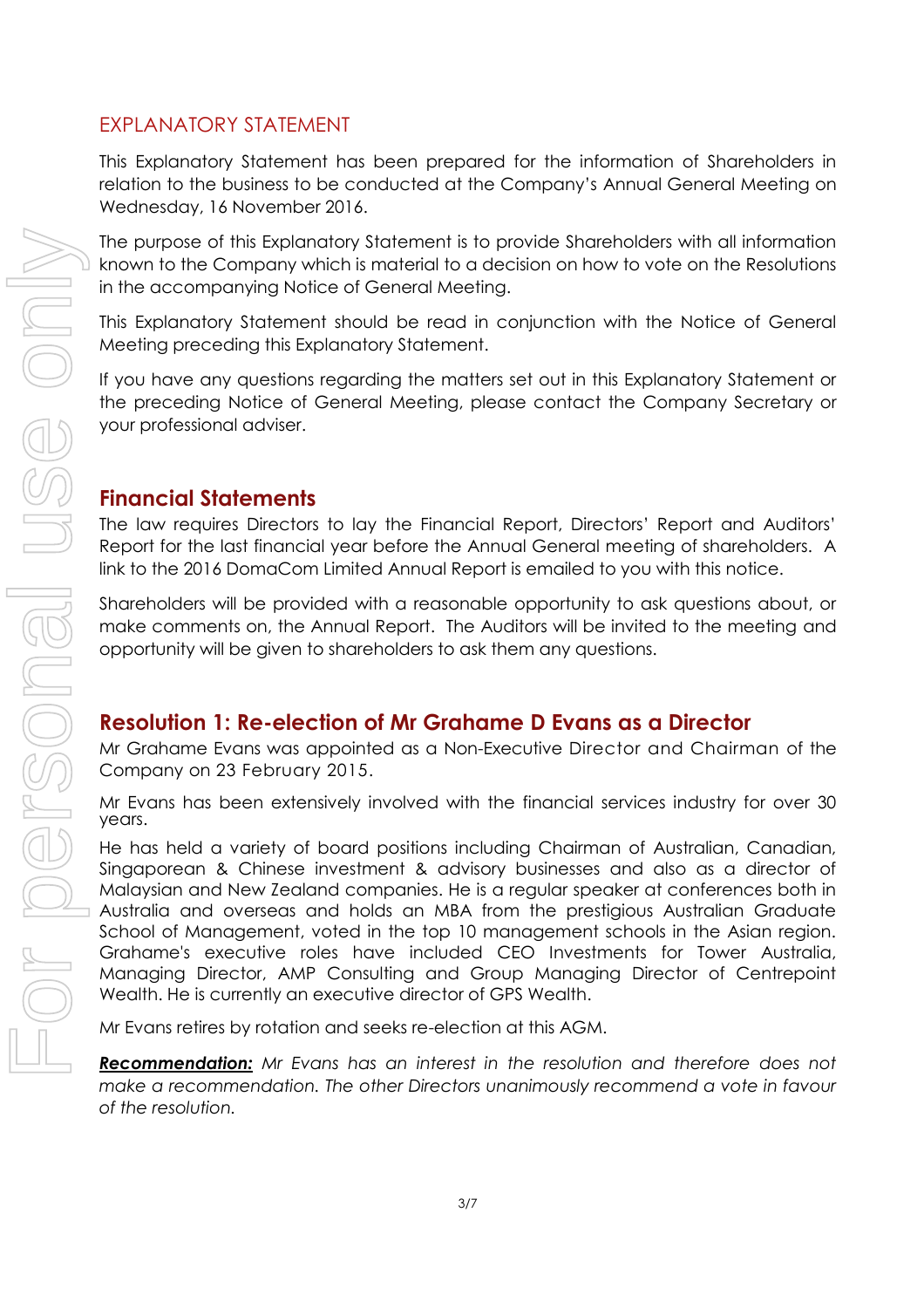### **Resolution 2: Re-election of Mr Graeme Billings as a Director**

Mr Graeme Billings was appointed as a Non-Executive Director of the Company on 23 February 2015.

Mr Billings has been a chartered accountant since 1980. He retired from PricewaterhouseCoopers in 2011 after 34 years where he was a senior partner in the Assurance practice. Graeme is a former head of the Melbourne Assurance practice as well as leading the Firm's Australian and Global Industrial Products businesses. He has extensive experience in providing assurance, governance, transaction and consulting services to multi-national and national companies in the automotive, manufacturing, consumer goods and construction industries. Graeme was also a regular media commentator on the Industrial Products sector.

Mr Billings is now an advisor to various companies as well as acting as a non-executive director for a number of public and private companies in the financial services, manufacturing, retail and construction sectors.

Mr Billings retires by rotation and seeks re-election at this AGM.

*Recommendation: Mr Billings has an interest in the resolution and therefore does not make a recommendation. The other Directors unanimously recommend a vote in favour of the resolution.*

### **Business of Annual General Meeting**

The Annual General Meeting of a company is required by law to be held within five (5) months of the close of the financial year to which it applies.

The Corporations Act require that 28 days' notice is required for General Meetings of a listed company. This Notice is intended to satisfy that requirement.

Under the Constitution no business shall be transacted at any General Meeting unless a quorum of 5 Shareholders are present.

The agenda of the AGM is now fixed and business not on the agenda cannot be brought to the meeting without leave of the Chair.

Only shareholders of DomaCom Limited and invited guests may attend the AGM.

### **Voting Entitlement**

The Board has determined that for the purpose of voting at the Annual General Meeting, Shares will be taken to be held by those persons who hold them at 7.00pm AEDT on 14 November 2016. This means that if you are not the registered holder of a Share at that time you will not be entitled to vote at the Annual General Meeting in respect of that Share.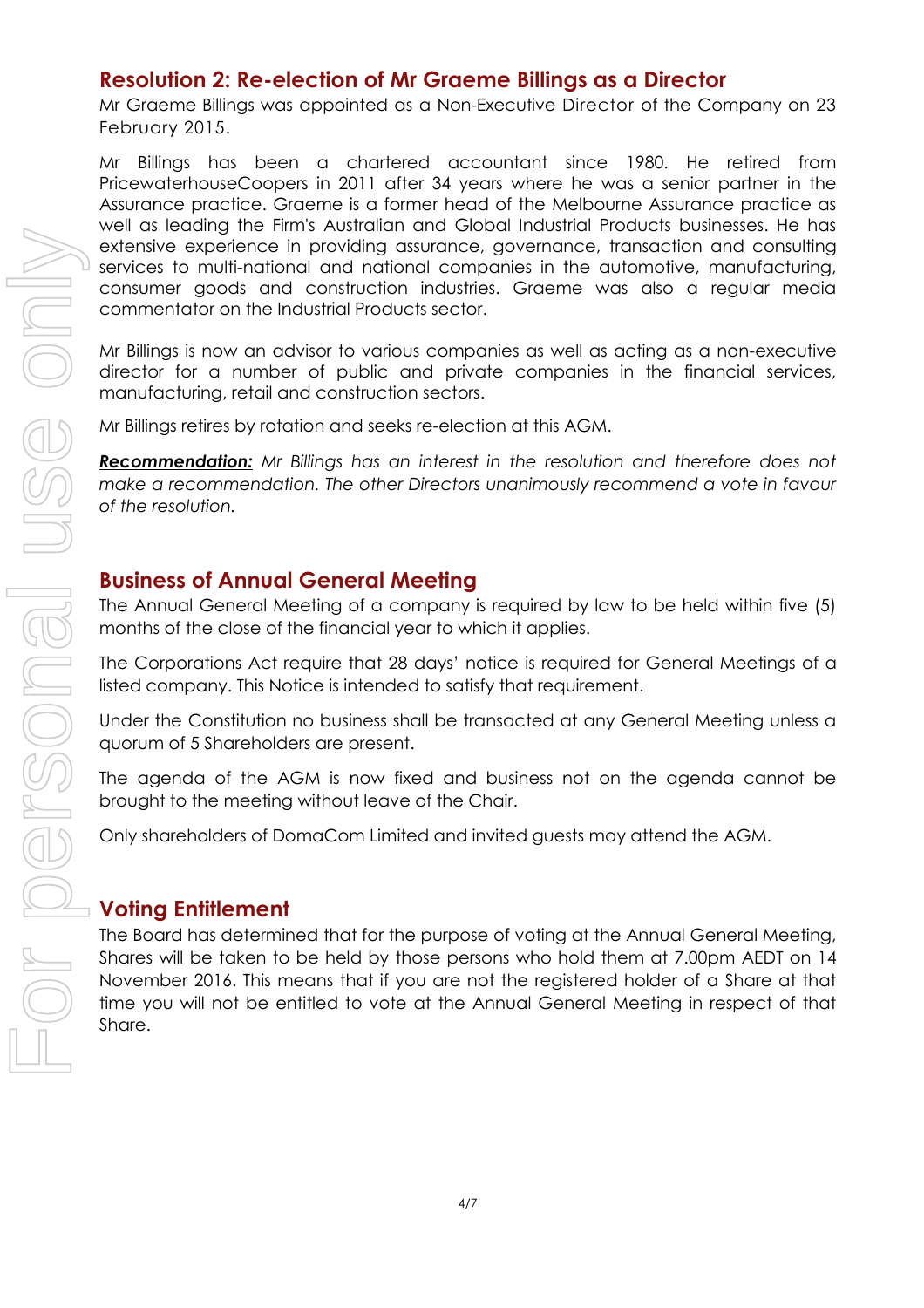### **Proxy Form for AGM**

You can appoint a proxy to attend and vote at the Annual General Meeting on your behalf. A proxy form is attached to this notice. Proxies must be lodged at the Company's share registry, Boardroom Pty Limited; or faxed to the fax number specified below not later than 11.00am (AEDT) on Monday, 14 November 2016.

Address (hand deliveries): Boardroom Pty Limited, Level 12, 225 George Street, Sydney NSW 2000

Address (postal deliveries): Boardroom Pty Limited, GPO Box 3993, Sydney NSW 2001

Fax number for lodgement: +61 2 9290 9655

Please read all instructions carefully before completing the proxy form.

Alternatively, please visit [www.votingonline.com.au/domacomagm2016](http://www.votingonline.com.au/domacomagm2016) to submit your voting intentions.

### **Admission to meeting**

If you will be attending the Annual General Meeting and you will not appoint a proxy, please bring your proxy form (if you still have one) to the meeting to help speed admission. If you do not bring your proxy form with you, you will still be able to attend and vote at the Annual General Meeting, but representatives from the company will need to verify your identity. You will be able to register from 10.30am on the day of the meeting.

If you do not plan to attend the Annual General Meeting, you are encouraged to complete and return a proxy form at least 48 hours before the meeting.

### **Questions and comments by Shareholders at the meeting**

In accordance with the Corporations Act and the Company's best practice, a reasonable opportunity will be given to Shareholders at the meeting to ask questions about, or to make comments on, the management of the Company.

Similarly, a reasonable opportunity will also be given to Shareholders at the meeting to ask the Company's auditors, questions relevant to the conduct of the audit, the preparation and content of the Auditor's Report, the accounting policies adopted by the Company in relation to the preparation of the Financial Statements, and the independence of the auditor in relation to the conduct of the audit.

Relevant written questions to DomaCom or the auditors must be received no later than 7:00pm (AEDT) on Wednesday, 9 November 2016. A list of those questions will be made available to Shareholders attending the meeting. DomaCom will either answer questions at the meeting or table written answers to them at the meeting. If written answers are tabled at the meeting, they will be made available to Shareholders as soon as practicable after the meeting.

Please send written questions to:

On-line –via the BoardRoom "VotingOnline" facility.

Post to – Philip Chard, Level 9, 99 Queen Street, Melbourne VIC 3000

Email – philip.chard@domacom.com.au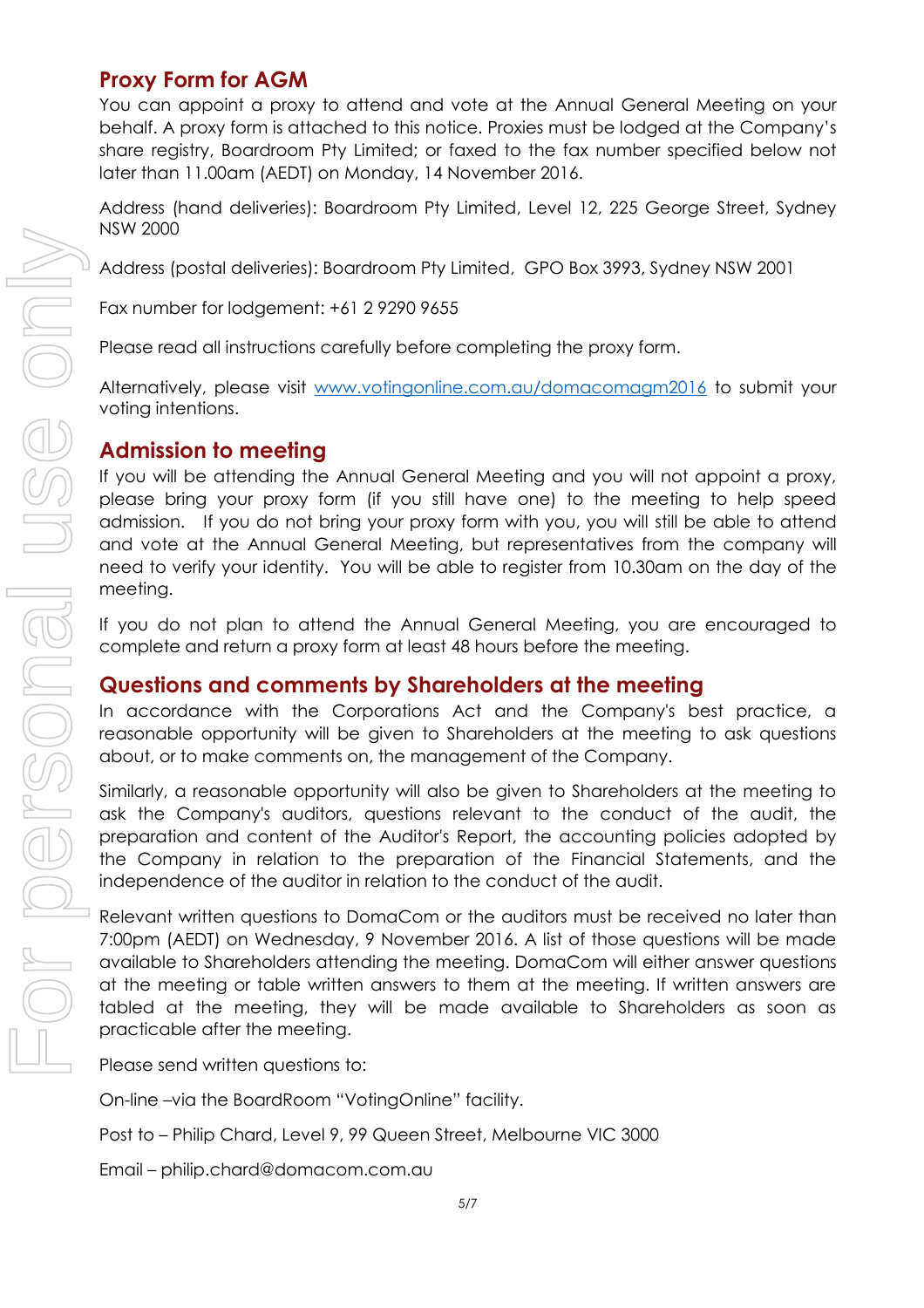

#### **All Correspondence to:**

|   | <b>By Mail</b> | Boardroom Pty Limited<br>GPO Box 3993<br>Sydney NSW 2001 Australia |  |
|---|----------------|--------------------------------------------------------------------|--|
| 昌 | By Fax:        | +61 2 9290 9655                                                    |  |
| 口 | Online:        | www.boardroomlimited.com.au                                        |  |
| Ж |                | By Phone: (within Australia) 1300 737 760                          |  |
|   |                | (outside Australia) +61 2 9290 9600                                |  |

#### **YOUR VOTE IS IMPORTANT**

For your vote to be effective it must be recorded **before 11:00am AEDT on Monday 14 November 2016.** 

## **E** TO VOTE ONLINE **BY SMARTPHONE**

**STEP 1: VISIT** www.votingonline.com.au/domacomagm2016

#### **STEP 2: Enter your Postcode OR Country of Residence (if outside Australia)**

**STEP 3: Enter your Voting Access Code (VAC):**

**Your VAC number can be located on the communications sent to you by Boardroom Pty Limited.** 

**If you have no receipt of your VAC number please emai[l enquiries@boardroomlimited.com.au](mailto:enquiries@boardroomlimited.com.au)**



 Scan QR Code using smartphone OR Reader App

#### **TO VOTE BY COMPLETING THE PROXY FORM**

#### **STEP 1 APPOINTMENT OF PROXY**

Indicate who you want to appoint as your Proxy.

If you wish to appoint the Chair of the Meeting as your proxy, mark the box. If you wish to appoint someone other than the Chair of the Meeting as your proxy please write the full name of that individual or body corporate. If you leave this section blank, or your named proxy does not attend the meeting, the Chair of the Meeting will be your proxy. A proxy need not be a security holder of the company. Do not write the name of the issuer company or the registered securityholder in the space. **For your STEP 1**<br>
For your STEP 1<br>
STEP 3<br>
For your vac if you have<br> **For your vac if you have**<br> **For your vac if you have**<br> **For personal use of the start of the start of the start of appoint a**<br> **Company** depoint a<br> *Co* 

#### **Appointment of a Second Proxy**

You are entitled to appoint up to two proxies to attend the meeting and vote. If you wish to appoint a second proxy, an additional Proxy Form may be obtained by contacting the company's securities registry or you may copy this form.

#### To appoint a second proxy you must:

(a) complete two Proxy Forms. On each Proxy Form state the percentage of your voting rights or the number of securities applicable to that form. If the appointments do not specify the percentage or number of votes that each proxy may exercise, each proxy may exercise half your votes. Fractions of votes will be disregarded.

(b) return both forms together in the same envelope.

#### **STEP 2 VOTING DIRECTIONS TO YOUR PROXY**

To direct your proxy how to vote, mark one of the boxes opposite each item of business. All your securities will be voted in accordance with such a direction unless you indicate only a portion of securities are to be voted on any item by inserting the percentage or number that you wish to vote in the appropriate box or boxes. If you do not mark any of the boxes on a given item, your proxy may vote as he or she chooses. If you mark more than one box on an item for all your securities your vote on that item will be invalid.

#### **Proxy which is a Body Corporate**

Where a body corporate is appointed as your proxy, the representative of that body corporate attending the meeting must have provided an "Appointment of Corporate Representative" prior to admission. An Appointment of Corporate Representative form can be obtained from the company's securities registry.

#### **STEP 3 SIGN THE FORM**

The form **must** be signed as follows:

**Individual:** This form is to be signed by the securityholder.

**Joint Holding**: where the holding is in more than one name, all the securityholders should sign.

Power of Attorney: to sign under a Power of Attorney, you must have already lodged it with the registry. Alternatively, attach a certified photocopy of the Power of Attorney to this form when you return it.

**Companies:** this form must be signed by a Director jointly with either another Director or a Company Secretary. Where the company has a Sole Director who is also the Sole Company Secretary, this form should be signed by that person. **Please indicate the office held by signing in the appropriate place.**

#### **STEP 4 LODGEMENT**

Proxy forms (and any Power of Attorney under which it is signed) must be received no later than 48 hours before the commencement of the meeting, therefore by **11:00am AEDT on Monday 14 November 2016.** Any Proxy Form received after that time will not be valid for the scheduled meeting.

**Proxy forms may be lodged:**

| Online            | www.votingonline.com.au/domacomagm2016                                             |
|-------------------|------------------------------------------------------------------------------------|
| 昌<br>By Fax       | + 61 2 9290 9655                                                                   |
| $\bowtie$ By Mail | Boardroom Pty Limited<br>GPO Box 3993.<br>Sydney NSW 2001 Australia                |
| In Person         | Boardroom Pty Limited<br>Level 12, 225 George Street,<br>Sydney NSW 2000 Australia |

#### **Attending the Meeting**

If you wish to attend the meeting please bring this form with you to assist registration**.**